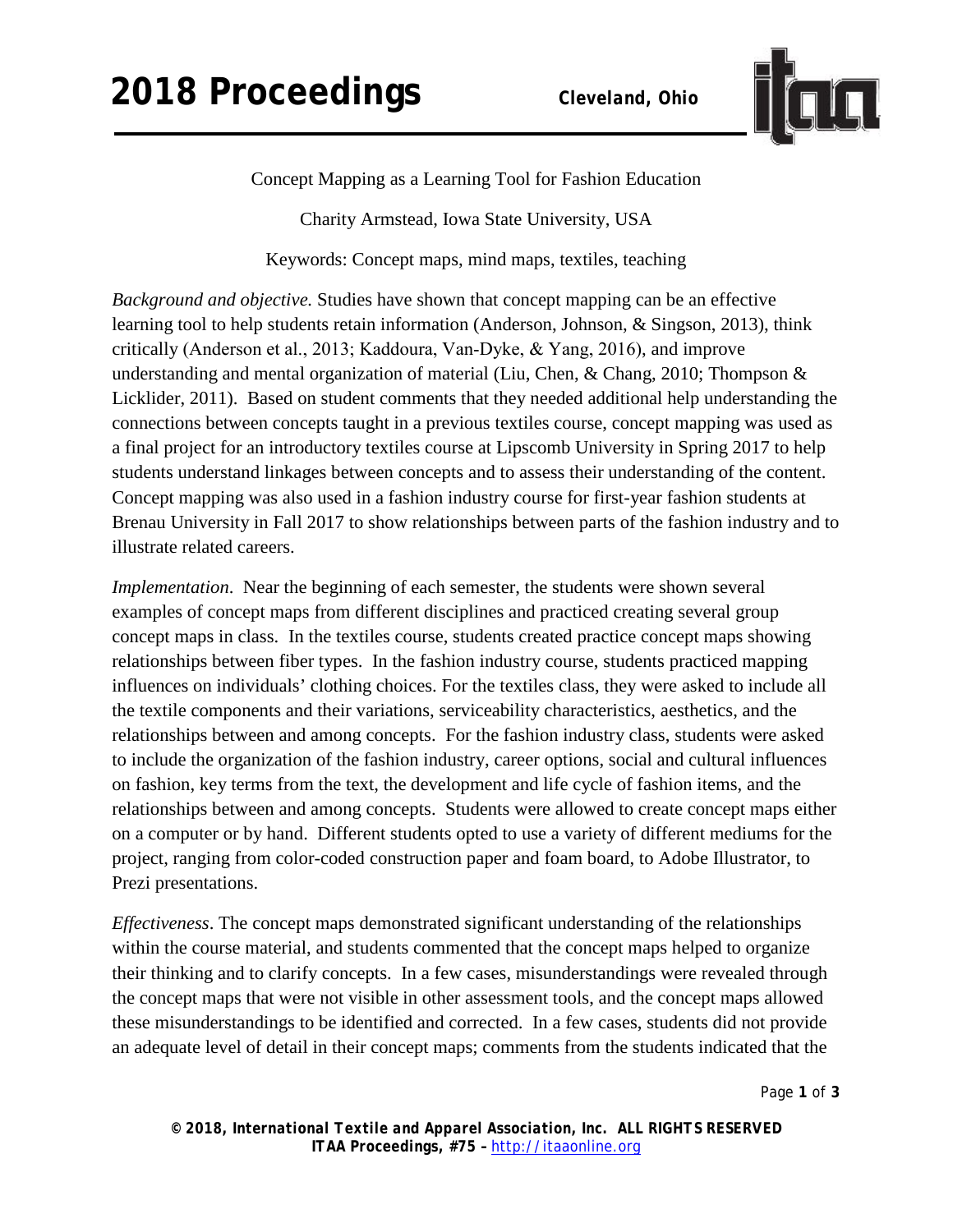less-detailed concept maps were completed at the last minute, despite the students having been encouraged to begin work on the maps earlier in the semester.

*Plans for revision/continuation.* Concept maps will continue to be used as a final project in both the textiles class and the fashion industry class. In future iterations of the project, students will be asked to submit a draft of their concept map for comments and revision prior to submission of the final assignment. This should encourage a greater level of detail and deter students from waiting until the day before the due date to begin the assignment.



*Figure 1.* Concept map created by a student for textiles class. 2017.

*© 2018, International Textile and Apparel Association, Inc. ALL RIGHTS RESERVED ITAA Proceedings, #75 –* [http://itaaonline.org](http://itaaonline.org/)